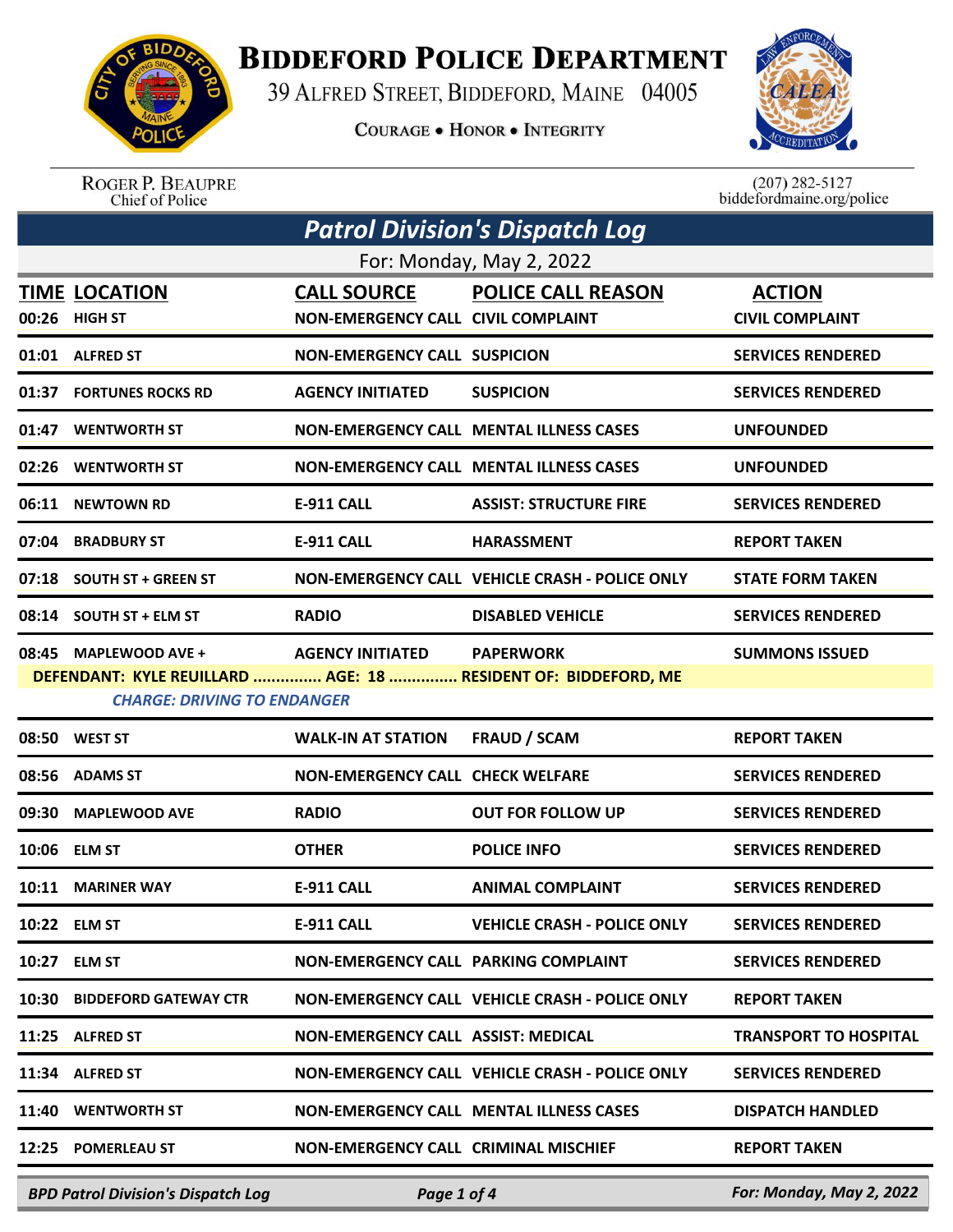|       | <b>TIME LOCATION</b><br>12:34 HILL ST                                          | <b>CALL SOURCE</b><br><b>AGENCY INITIATED</b>                                     | <b>POLICE CALL REASON</b><br><b>OUT FOR FOLLOW UP</b>                                                                                                 | <b>ACTION</b><br><b>SERVICES RENDERED</b> |
|-------|--------------------------------------------------------------------------------|-----------------------------------------------------------------------------------|-------------------------------------------------------------------------------------------------------------------------------------------------------|-------------------------------------------|
|       | 13:19 HILLSIDE AVE                                                             | <b>RADIO</b>                                                                      | <b>OUT FOR FOLLOW UP</b>                                                                                                                              | <b>SERVICES RENDERED</b>                  |
| 13:19 | <b>JOSHUA DR</b>                                                               | <b>AGENCY INITIATED</b>                                                           | <b>VIOL OF BAIL CONDITIONS</b>                                                                                                                        | <b>REPORT TAKEN</b>                       |
|       | 13:24 GREEN ST                                                                 | <b>AGENCY INITIATED</b>                                                           | <b>ASSIST OTHER AGENCY</b>                                                                                                                            | <b>DISPATCH HANDLED</b>                   |
|       | 13:25 ALFRED ST                                                                | <b>WALK-IN AT STATION</b>                                                         | <b>OUT FOR FOLLOW UP</b>                                                                                                                              | <b>SERVICES RENDERED</b>                  |
|       | 13:42 ELM ST                                                                   | NON-EMERGENCY CALL FRAUD / SCAM                                                   |                                                                                                                                                       | <b>REPORT TAKEN</b>                       |
|       | 14:06 WEST ST + GRAHAM ST                                                      | NON-EMERGENCY CALL PARKING COMPLAINT                                              |                                                                                                                                                       | <b>SERVICES RENDERED</b>                  |
|       | 14:07 MAPLEWOOD AVE                                                            | <b>RADIO</b>                                                                      | <b>JUVENILE OFFENSES</b>                                                                                                                              | <b>REPORT TAKEN</b>                       |
|       | 14:13 ALFRED ST                                                                | <b>WALK-IN AT STATION</b>                                                         | <b>OUT FOR FOLLOW UP</b>                                                                                                                              | <b>SERVICES RENDERED</b>                  |
|       | 14:14 ELM ST                                                                   | <b>NON-EMERGENCY CALL CHECK WELFARE</b>                                           |                                                                                                                                                       | <b>SERVICES RENDERED</b>                  |
| 14:15 | <b>MEDICAL CENTER DR</b>                                                       |                                                                                   | <b>NON-EMERGENCY CALL VIOL OF BAIL CONDITIONS</b>                                                                                                     | <b>REPORT TAKEN</b>                       |
|       | 14:24 SOUTH ST + BRADBURY ST                                                   | <b>E-911 CALL</b>                                                                 | <b>ASSIST: VEHICLE CRASH - FIRE / EMS STATE FORM TAKEN</b>                                                                                            |                                           |
| 14:33 | <b>MEDICAL CENTER DR</b>                                                       | <b>NON-EMERGENCY CALL BOLO</b>                                                    |                                                                                                                                                       | <b>NEGATIVE CONTACT</b>                   |
|       | 14:42 BACON ST                                                                 | <b>WALK-IN AT STATION</b>                                                         | <b>VEHICLE CRASH - POLICE ONLY</b>                                                                                                                    | <b>STATE FORM TAKEN</b>                   |
|       | 14:52 MARINER WAY                                                              | NON-EMERGENCY CALL OUT FOR FOLLOW UP                                              |                                                                                                                                                       | <b>SERVICES RENDERED</b>                  |
|       | 14:53 ALFRED ST                                                                | NON-EMERGENCY CALL OUT FOR FOLLOW UP                                              |                                                                                                                                                       | <b>REPORT TAKEN</b>                       |
|       | 15:10 ELM ST                                                                   | <b>AGENCY INITIATED</b>                                                           | <b>TRAFFIC ENFORCEMENT</b>                                                                                                                            | <b>VSAC ISSUED</b>                        |
|       | 75 YEAR-OLD OPERATOR FROM SACO, ME                                             |                                                                                   | <b>TRAFFIC CITATION: FAILING TO PRODUCE EVIDENCE OF VEHICLE INSURANCE</b><br><b>TRAFFIC WARNING: OPERATE VEHICLE W/O VALID INSPECTION CERTIFICATE</b> |                                           |
|       | 15:14 MAINE TPKE + ALFRED ST<br><b>46 YEAR-OLD OPERATOR FROM BIDDEFORD, ME</b> | <b>TRAFFIC WARNING: FAILURE TO REGISTER VEHICLE</b>                               | NON-EMERGENCY CALL VEHICLE CRASH - POLICE ONLY                                                                                                        | <b>STATE FORM TAKEN</b>                   |
|       | 15:21 SACO FALLS WAY                                                           | <b>NON-EMERGENCY CALL CHECK WELFARE</b>                                           |                                                                                                                                                       | <b>NO ACTION REQUIRED</b>                 |
|       | 15:27 SOUTH ST + BRADBURY ST                                                   | <b>AGENCY INITIATED</b>                                                           | <b>ARTICLES LOST/FOUND</b>                                                                                                                            | <b>REPORT TAKEN</b>                       |
|       | 15:35 MOUNTAIN RD + OLD ALFRED R NON-EMERGENCY CALL ANIMAL COMPLAINT           |                                                                                   |                                                                                                                                                       | <b>REFERRED OTHER AGENCY</b>              |
|       | 15:44 MCKENNEY DR                                                              | NON-EMERGENCY CALL ANIMAL COMPLAINT                                               |                                                                                                                                                       | <b>REPORT TAKEN</b>                       |
|       | <b>16:02 BOULDER WAY</b>                                                       | NON-EMERGENCY CALL OUT FOR FOLLOW UP                                              |                                                                                                                                                       | <b>SERVICES RENDERED</b>                  |
|       | 16:24 ALFRED ST                                                                | <b>E-911 CALL</b>                                                                 | <b>VEHICLE CRASH - POLICE ONLY</b>                                                                                                                    | <b>SERVICES RENDERED</b>                  |
| 16:29 | <b>ALFRED ST</b><br>23 YEAR-OLD OPERATOR FROM ARUNDEL, ME                      | <b>AGENCY INITIATED</b><br><b>TRAFFIC CITATION: SPEEDING 15-19 MPH OVER LIMIT</b> | <b>TRAFFIC ENFORCEMENT</b>                                                                                                                            | <b>VSAC ISSUED</b>                        |

*BPD Patrol Division's Dispatch Log Page 2 of 4 For: Monday, May 2, 2022*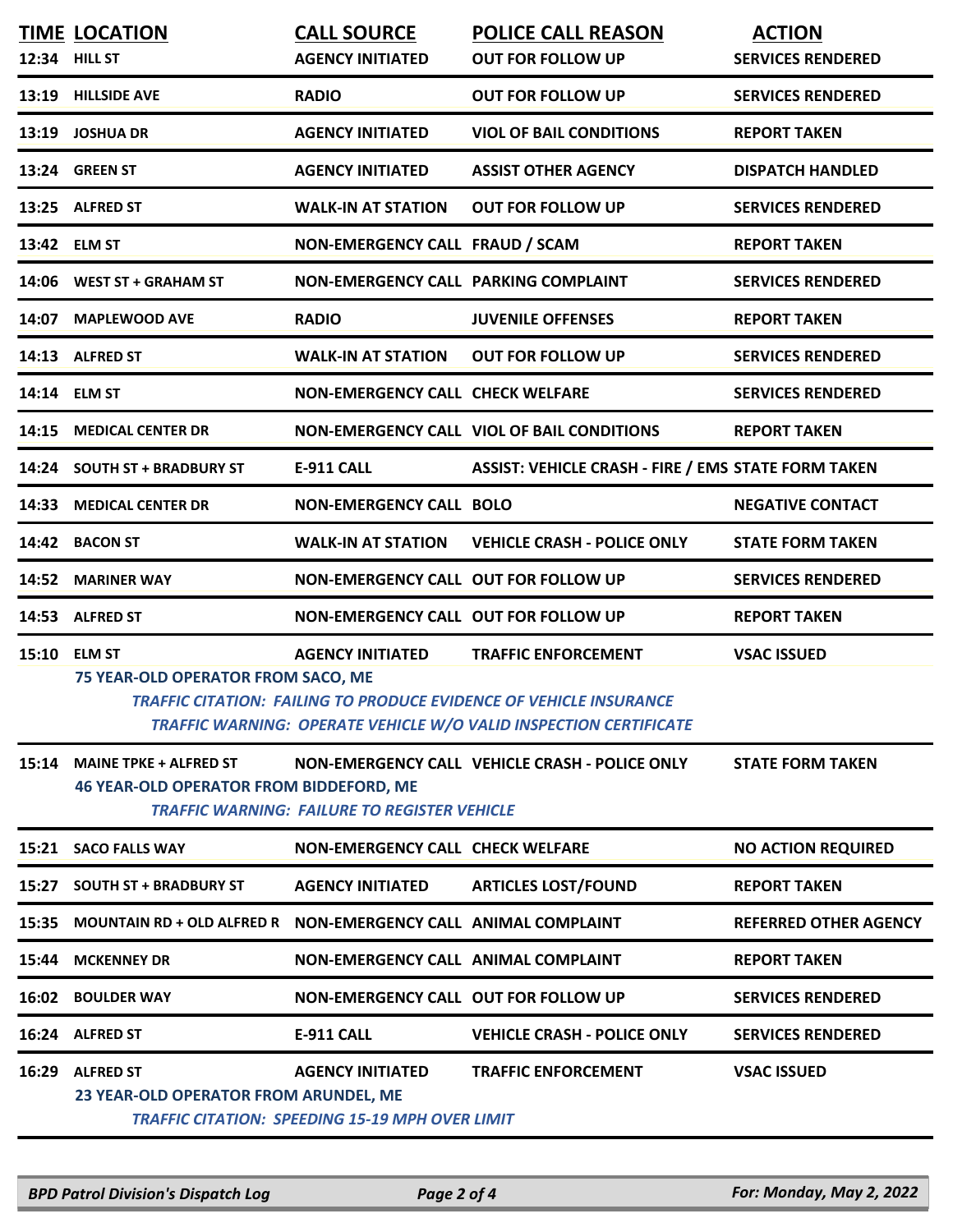| 16:39 | <b>TIME LOCATION</b><br><b>SUMMIT ST</b>                                          | <b>CALL SOURCE</b><br><b>NON-EMERGENCY CALL HARASSMENT</b>                                                                                                                                                            | <b>POLICE CALL REASON</b>                                                                                                                                                     | <b>ACTION</b><br><b>SERVICES RENDERED</b> |
|-------|-----------------------------------------------------------------------------------|-----------------------------------------------------------------------------------------------------------------------------------------------------------------------------------------------------------------------|-------------------------------------------------------------------------------------------------------------------------------------------------------------------------------|-------------------------------------------|
| 16:44 | <b>ALFRED ST</b><br>56 YEAR-OLD OPERATOR FROM OLD ORCHARD BEACH, ME               | <b>AGENCY INITIATED</b>                                                                                                                                                                                               | <b>TRAFFIC ENFORCEMENT</b><br><b>TRAFFIC CITATION: FAILING TO PRODUCE EVIDENCE OF VEHICLE INSURANCE</b><br>TRAFFIC CITATION: OPERATE VEHICLE W/O VALID INSPECTION CERTIFICATE | <b>VSAC ISSUED</b>                        |
|       | 16:53 LANDRY ST<br>79 YEAR-OLD OPERATOR FROM SACO, ME                             | <b>AGENCY INITIATED</b>                                                                                                                                                                                               | <b>TRAFFIC ENFORCEMENT</b><br>TRAFFIC WARNING: OPERATE VEHICLE W/O VALID INSPECTION CERTIFICATE                                                                               | <b>WARNING ISSUED</b>                     |
|       | 17:15 WENTWORTH ST                                                                |                                                                                                                                                                                                                       | <b>NON-EMERGENCY CALL MENTAL ILLNESS CASES</b>                                                                                                                                | <b>NEGATIVE CONTACT</b>                   |
|       | 17:20 HILL ST<br><b>64 YEAR-OLD OPERATOR FROM BIDDEFORD, ME</b>                   | <b>AGENCY INITIATED</b><br><b>TRAFFIC WARNING: SPEEDING 10-14 MPH OVER LIMIT</b>                                                                                                                                      | <b>TRAFFIC ENFORCEMENT</b>                                                                                                                                                    | <b>WARNING ISSUED</b>                     |
|       | 17:27 HILL ST<br><b>45 YEAR-OLD OPERATOR FROM BIDDEFORD, ME</b>                   | <b>AGENCY INITIATED</b>                                                                                                                                                                                               | <b>TRAFFIC ENFORCEMENT</b><br>TRAFFIC CITATION: OPERATE VEHICLE W/O VALID INSPECTION CERTIFICATE                                                                              | <b>VSAC ISSUED</b>                        |
|       | 17:37 ELM ST                                                                      | E-911 CALL                                                                                                                                                                                                            | <b>CHECK WELFARE</b>                                                                                                                                                          | <b>GONE ON ARRIVAL</b>                    |
|       | 17:42 HILL ST + PARKER RIDGE RD<br><b>36 YEAR-OLD OPERATOR FROM BIDDEFORD, ME</b> | <b>AGENCY INITIATED</b>                                                                                                                                                                                               | <b>TRAFFIC ENFORCEMENT</b><br>TRAFFIC CITATION: OPERATE VEHICLE W/O VALID INSPECTION CERTIFICATE                                                                              | <b>VSAC ISSUED</b>                        |
|       | 17:43 PIKE ST                                                                     | <b>WALK-IN AT STATION</b>                                                                                                                                                                                             | <b>ASSIST CITIZEN</b>                                                                                                                                                         | <b>SERVICES RENDERED</b>                  |
|       | 17:53 SULLIVAN ST                                                                 | <b>E-911 CALL</b>                                                                                                                                                                                                     | 911 MISUSE                                                                                                                                                                    | <b>NEGATIVE CONTACT</b>                   |
|       | 17:54 HILL ST<br>66 YEAR-OLD OPERATOR FROM BIDDEFORD, ME                          | <b>AGENCY INITIATED</b><br><b>TRAFFIC WARNING: SPEEDING 1-9 MPH OVER LIMIT</b>                                                                                                                                        | <b>TRAFFIC ENFORCEMENT</b>                                                                                                                                                    | <b>WARNING ISSUED</b>                     |
|       | 18:02 WENDELL AVE + WEST ST<br><b>41 YEAR-OLD OPERATOR FROM BIDDEFORD, ME</b>     | <b>AGENCY INITIATED</b><br><b>TRAFFIC WARNING: SPEEDING 10-14 MPH OVER LIMIT</b>                                                                                                                                      | <b>TRAFFIC ENFORCEMENT</b>                                                                                                                                                    | <b>WARNING ISSUED</b>                     |
|       | $18:10$ WEST ST + HILL ST<br>57 YEAR-OLD OPERATOR FROM BIDDEFORD, ME              | <b>AGENCY INITIATED</b><br><b>TRAFFIC CITATION: SPEEDING 10-14 MPH OVER LIMIT</b>                                                                                                                                     | <b>TRAFFIC ENFORCEMENT</b><br>TRAFFIC WARNING: FAILING TO NOTIFY STATE OF NAME AND ADDRESS CHANGE                                                                             | <b>VSAC ISSUED</b>                        |
|       | 18:22 DIAMOND ST                                                                  | <b>AGENCY INITIATED</b>                                                                                                                                                                                               | <b>COMMUNITY ENGAGEMENT</b>                                                                                                                                                   | <b>SERVICES RENDERED</b>                  |
|       | 18:26 ALFRED ST + ARENA DR<br>33 YEAR-OLD OPERATOR FROM BIDDEFORD, ME             | <b>AGENCY INITIATED</b><br><b>TRAFFIC WARNING: FAILING TO CARRY VEHICLE REGISTRATION</b><br><b>TRAFFIC WARNING: MOTOR VEHICLE FOLLOWING TOO CLOSE</b><br><b>TRAFFIC WARNING: OBSCURING MOTOR VEHICLE PLATES MARKS</b> | <b>TRAFFIC ENFORCEMENT</b>                                                                                                                                                    | <b>WARNING ISSUED</b>                     |